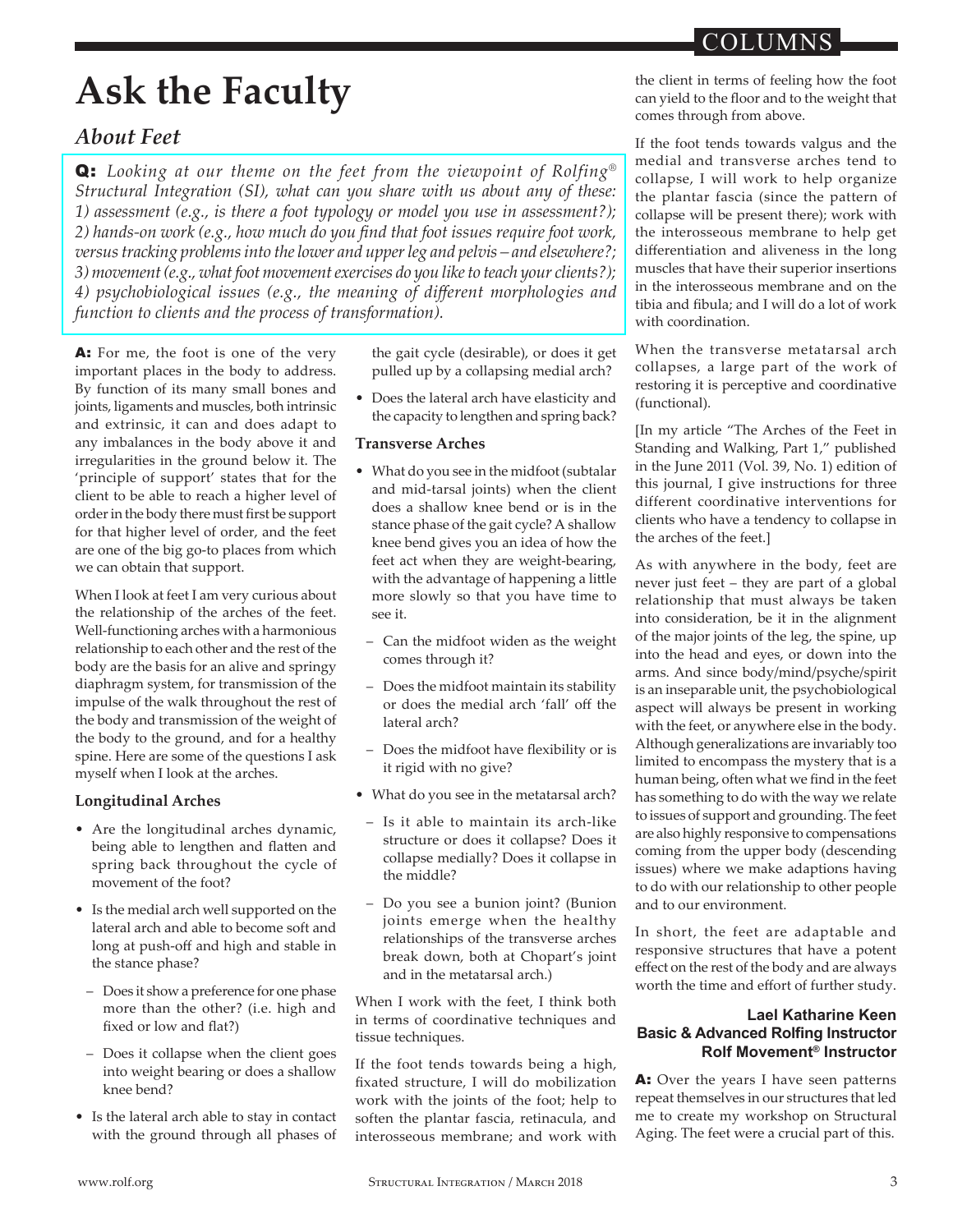I remember a quote from Ida Rolf about how the feet should feel like a bag of bones or a bag of marbles. Many clients walk as if their feet are blocks of cement, and this translates into a shuffle, a loss of ankle movement that transmits as a loss of full range of hip movement and onward up the body.

Feet should be 'juicy paws' that sense the earth and our place on it no mater the terrain. So yes, I assess the 'juiciness' of the foot. Can I literally wring it out and feel the bones, the tarsals, the metatarsals, and the calcaneus, move in various directions? Can the navicular and the cuboid move and translate the foot into pronation and supination in order to respond to uneven terrain? Can each joint of the toes flex and extend to use the full range of the toe hinge? Without the toe hinge, full leg extension is going to be near impossible, thus locking up the anterior/posterior tilting of the pelvis.

Another Rolf quote is "the foot is in the lower leg and vice versa." However, unless we can get the foot to rock and roll through all its bones, ligaments, and joints, the lower leg, the interosseous membrane, and the fibula can't translate the spiraling movement we need up to the inner and outer hip joint.

Ida's "toes up, ankle up, knee up" is still the best movement and tracking exercise we can teach our clients. From the very beginning, I like to teach clients the awareness that feet, knees, and ankles need to talk to each other. I also like teaching abduction of the big toe to help resolve bunions. (A tangodancer client showed me how she cured her bunion by constantly abducting her big toe.) Also, it seems many people don't let the big toe land as they walk and push off. I call this "let the nose of the plane land." This translates into opening the front of the pelvis, geting a longer stride, and creating the necessary spiral for the spinal rotations we need. Fluid youthful movement starts or ends in the feet.

With all the padded and athletic performance shoes on the market, many people have lost their sensing of the earth below us. I always mention support to clients as a big psychobiological issue – What is the support in their bodies? What supports their life? Can they 'let down' for support? But mostly I find that with juicy paws the entire body takes on a new youthful feel and walk that transforms the whole structure.

### **Valerie Berg Rolfng Instructor**

A: My answer to this quesion is a look at sprained ankles and the possible implications for the structural organization of the lower limb. Trauma in the ankle – in most cases, a sprain is in the area of the lateral ligaments – very often goes along with instability of the joint, particularly if there are multiple traumas. This manifests in physical instability, and/or in a subjective feeling of insecurity. Both lead to a kind of specific compensation pattern, as follows.

- The weight of the body tends to be distributed into the lateral arch, which increases the possibility of repetitive trauma and ongoing destabilization of the lateral ligament and retinacula.
- The medial arch is inactive regarding weightbearing and push off. The weight 'remains' on the lateral side of the foot.
- Over time, this mechanism can lead into arthrosis of the ankle joint, knee, and/ or hip.

Some observations are that the instability of the ankle joint seems to be accompanied by a structural limitation of fexibility and adaptability 1) in the tarsus itself, 2) in the transition from tarsus to metatarsus and, 3) in the relationship of the metatarsals. In detail, from heel strike to push off, proper transition of forces through the tarsus towards the medial arch requires a certain fexibility regarding tibial-talar glide *and* a balanced relationship of the navicular and cuboid bones. Limited flexibility of the tarsus can disturb the navicularcuboid balance and is the frst step for the lateralization of weight. Subsequently, the balance of the cuneiforms and the metatarsals can be disturbed as described above. As already mentioned, limited tibial-talar glide accompanied by limited dorsifexion can be part of what 'forces' the foot into its lateral components.

The cause of limited dorsifexion very often is based in 'cranialization' of the fbula. Let me explain what I mean by this. The fibula is like a 'connnecting rod', meaning that it moves caudally in dorsifexion of the foot and cranially in plantar fexion. Particularly when the fibula is pulled cranially by high tonus of the biceps femoris, the lateral ligament is elongated and limits dorsiflexion. I assume that it's not just limited due to mechanical restrictions, but also to proprioceptive ones.

Now let's look at my suggestions for work and the implications at different levels. First, the **physical structure**. For the proper transition of forces through all participating parts of the foot and lower leg, we need to carefully analyze how the individual parts are working together and allow a safe transition from heel strike to weight bearing to push-off phase. In my clinical experience with clients with traumatized ankles and ligamentous instability (mainly lateral), I often observe restrictions of fexibility and adaptability in the tarsus-metatarsus relationship, which I would interpret as a compensation for instability in the ankle joint.

**Hands-on work** to mobilize this relationship involves opening the fascial beds of all participating bones and joints, particularly the tarsus and the fve metatarsals. This opens space for ankle pronation and reestablishes the appropriate participation of fibular muscles and a balanced and diferentiated relationship of agonists and antagonists for pronation-supination.

Change in the physical structure has implications for **coordinative** structure coordination and balance in walking and a regulatory efect on the tonicity of the whole lower leg. The work I have described leads to a 'medialization' of force distribution and very often – in my observations with clients – proper inward rotation and extension in the hip. This is refected in improved push-off and balanced support of the whole foot. There is also an effect on **perception** – clients report improved resiliency in their daily activities and security and support from below - and a **psychobiological** impact as feelings like insecurity or fear of repeated trauma are reduced and the joint feels increasingly reliable.

## **Jörg Ahrend-Löns Rolfing Instructor**

A: I'd like to offer a perspective on the foot from the viewpoint of yielding<sup>1</sup> work, using a case study. A person may lose trust in his or her sense of ground through the feet – for example through an injury, such as stepping on a nail, or through experiencing a big earthquake. In such cases, the person's body may not allow yielding through the foot into the ground, even when the scar tissue is completely healed or when there is no more shaking, because the foot or feet may still feel that the ground or a downward orientation is insecure. This might decrease the capacity of support – one of the Rolfng principles of intervention – even if there is no structural problem.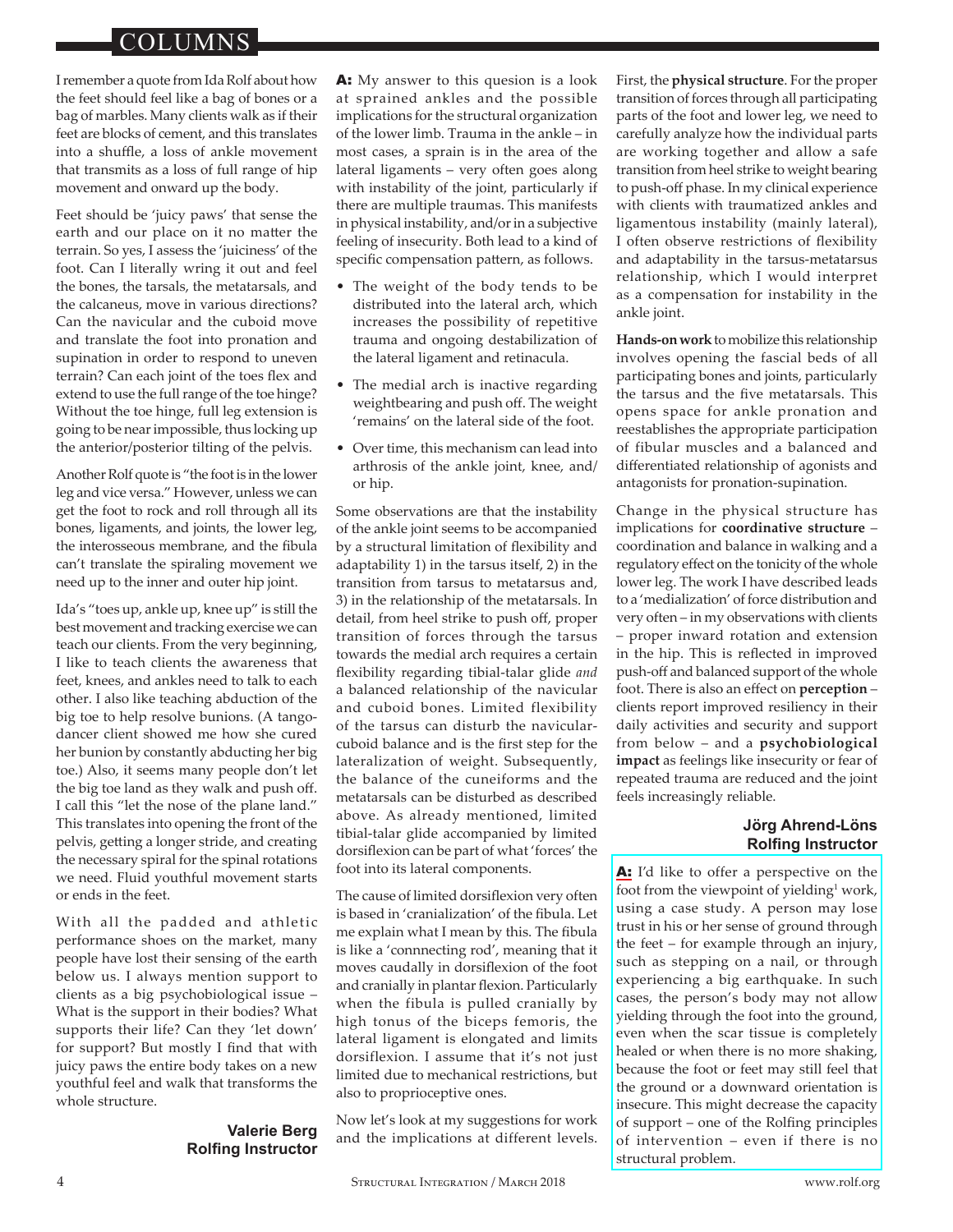My case study is a typical one about a problem of the foot's 'perception' in relation to the ground. In this case, a male client undergoing a fve-session series of Rolf Movement work stepped on a nail with his left foot after his fourth session, so he favored that foot over the other for a while. As he over time began to notice tension in his right hamstrings while walking, he came back in six months later for a follow-up session. Remembering the nail incident, I felt that we had to enhance his capacity to yield to the ground through the left foot.

Further, he told me of another factor that may be related – that in childhood he had sufered from asthma and was in and out of the hospital. While we don't know if it was the case with this individual, sometimes in the medical treatment of babies and infants, blood samples are taken from the bottom of the foot around the calcaneal arterial network (CAN) and plantar venous network (PVN), meaning that the area (see Figure 1) could have been subject to needling. (This was the case for my friend's son when he was in an intensive care unit being treated for heart disease.) My speculation is that such medical intervention to the foot at an early developmental stage could impact not only the local area, but the whole body.

I could have tried to release the client's right hamstrings in a direct intervention, but I judged that it would have only a temporary efect. As the nail injury seemed to be the causal restriction, my assessment was that the left foot needed more support. I thus decided to use a 'yielding' approach, also incorporating '*ma*'. (I will discuss this



Figure 1: Target area for needling for blood draws in infants on the plantar surface of the foot (shaded area in drawing on left) and related vascularization (drawing on right).



Figure 2: Client after one session of yield work, primarily to the left foot, with some integrating work to the right. Working with the foot can afect the whole structure.

method further below.) I focused on the left foot – the area that had been punctured by the nail, and around the calcaneus for the possible needling in childhood. I then worked with the right foot briefy for integration. My hypothesis was that the foot would derive more capacity to yield to the 'scafoldings', and then recognize the ground as a safe matrix, allowing the body's system to settle. Although the process sounds rather simple, the results can be profound: as seen in Figure 2, working with yield through the foot created more balance side to side for my client, and his body also organized around the midline. Further, he reported that he felt safe and had no tension in his right hamstrings.

I will now describe the yielding intervention that I used, which draws on a refnement to that technique that is based in the Japanese concept of ma. Ma relates to space and time, and particularly to negative space and to intervals. When I talk about 'good ma', you could in some sense draw a comparison to 'good feng shui'. (The concept of ma and its application in Rolfng SI is discussed in my article "Working with Ma" on page 44. There you will find greater discussion of terms used in yielding such as 'conditioning', 'scafolding', and 'comfort' or 'good ma'.)

While my client had a particular injury to his foot, I believe that working with the sole of the foot in this application of yielding could also be generally efective to enhance support, which for some clients might allow

the body to let go of compensatory holding in the upper body. Thus, I will discuss this intervention in general terms, so that you can apply it with your own clients. The work is done with the client supine on the table.

- After conditioning (the setling process of yielding), wait until the client's body invites you with a sense of 'comfort' ('good ma').
- Ask the client to draw his/her knees up, and place a sheet of slip-resistant material such as Dycem®2 underneath the feet.
- Provide touch as 'anchorage' underneath the foot.
- ‒ The foot will start yielding into your hand.
- ‒ You may observe decompression of the hip joint.
- Consider the overall quality of yielding to the ground through the whole sole.
- Ask the client to find the optimal placement for his feet, to have a sense of ground. (The joint decompression and core expansion that tends to come with the yielding process means that the client can fnd a new, more stable, relationship to the ground. With the client supine on the table with knees up, it is usually a wider and more matched stance of the feet into the Dycem sheet. Although this is a very simple intervention, it sometimes has dramatic efects.)